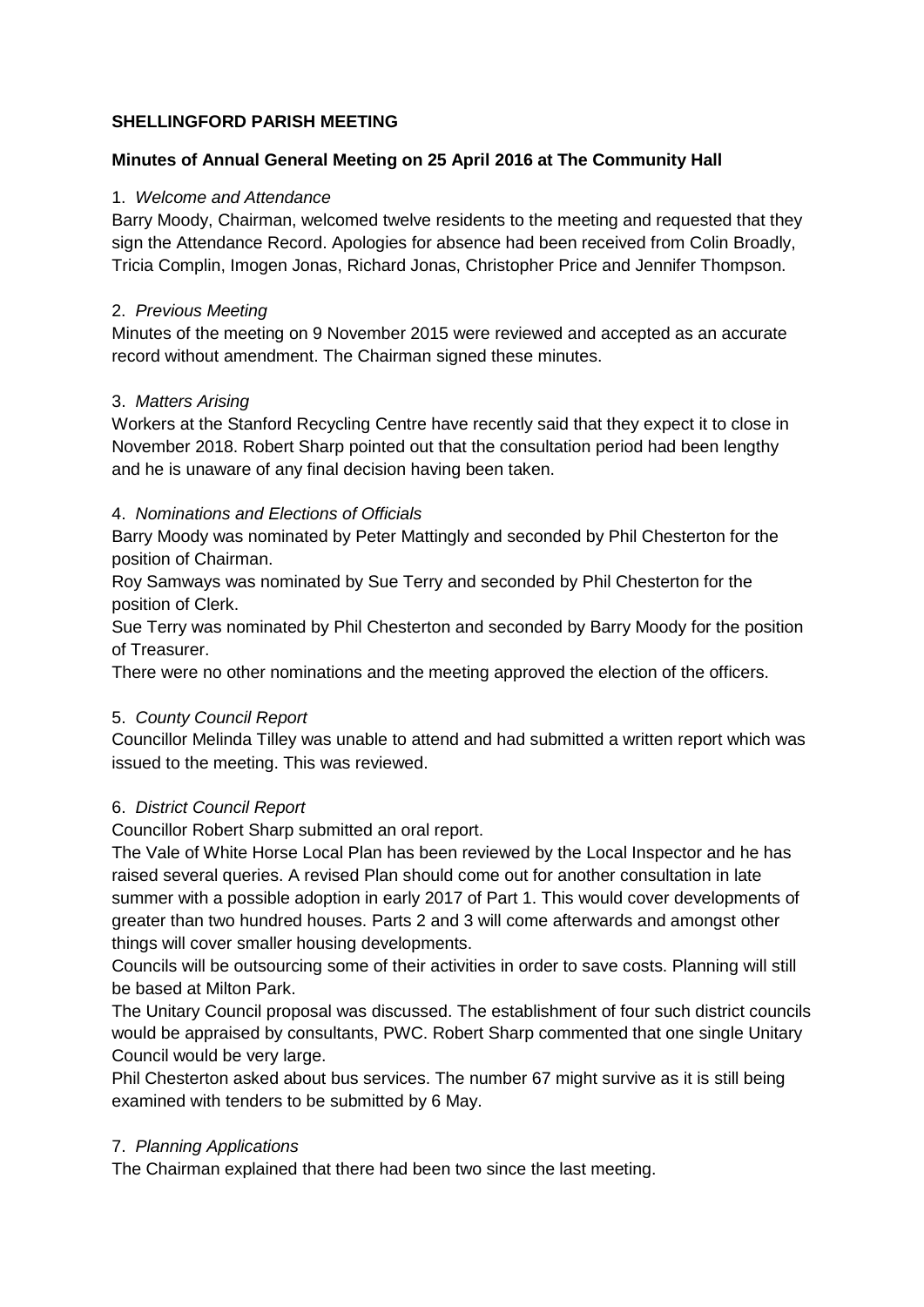The first at Little Newbury Farm had concerned an internal road.

The second at the Nursery involved a retrospective application but it had no real effect on the village as the numbers of children had not increased.

## 8. *Parochial Church Council Report*

Sue Terry submitted an oral report.

A servery and toilet are being considered for the church.

A recent report on repairs will mean that some have to be carried out.

## 9. *Financial Report*

The Treasurer submitted a Summary Receipts & Payments Account for the year ended 31 March 2016.

A proposal by Alan King, seconded by Phil Chesterton, that the Financial Report be accepted was approved by the meeting.

# 10. *Community Hall Report*

Sue Terry and Reverend Jeremy Goulston outlined a proposal to significantly improve the Hall facilities. This would involve an expanded footprint for the building in order to enlarge the kitchen, create a new entrance, amend the layout of the current toilets and possibly create additional storage. This proposal is at a very early stage but it was stressed that if anyone wants to help the Hall Committee with this project then they would be very welcome. Initial sketch plan and fee proposals from the architect were circulated. The approach to the funding of the project has not yet been decided.

## 11. *Speed Watch Report*

Chris Price was unexpectedly unable to attend but had sent the Chairman a written summary of recent progress and this was presented to attendees.

The Speedwatch machine will be in use in the village on 6 & 7 May, 30 & 31 May and 20 & 21 June. Three letters have been sent to speeding motorists following previous sessions. Chris Price has organised and paid for insurance to cover those operating the machine. It was noted that the police are recommending the SmartWater system (traceable liquid products and detection) in order to deter theft.

#### 12. *School Headteacher's Report*

Judith Terrell had submitted a written report which was issued to the meeting. This was reviewed.

# 13. *Queen's Birthday Celebrations*

All Shellingford villagers have been invited to both the School on Friday 10 June and Uffington on Sunday 12 June for parties to celebrate the Queen's 90<sup>th</sup> birthday. The Chairman explained that every parish which holds an event will receive a grant of at least £115. In addition, it was proposed by Peter Mattingly and seconded by Phil Chesterton that the parish give £50 to the School for their event. This was approved.

# 14. *Road Condition at Withybed Copse*

The Chairman reported that holes had been individually filled but they had missed two potholes. The Highways Department had said that there was little chance of full resurfacing in the near future.